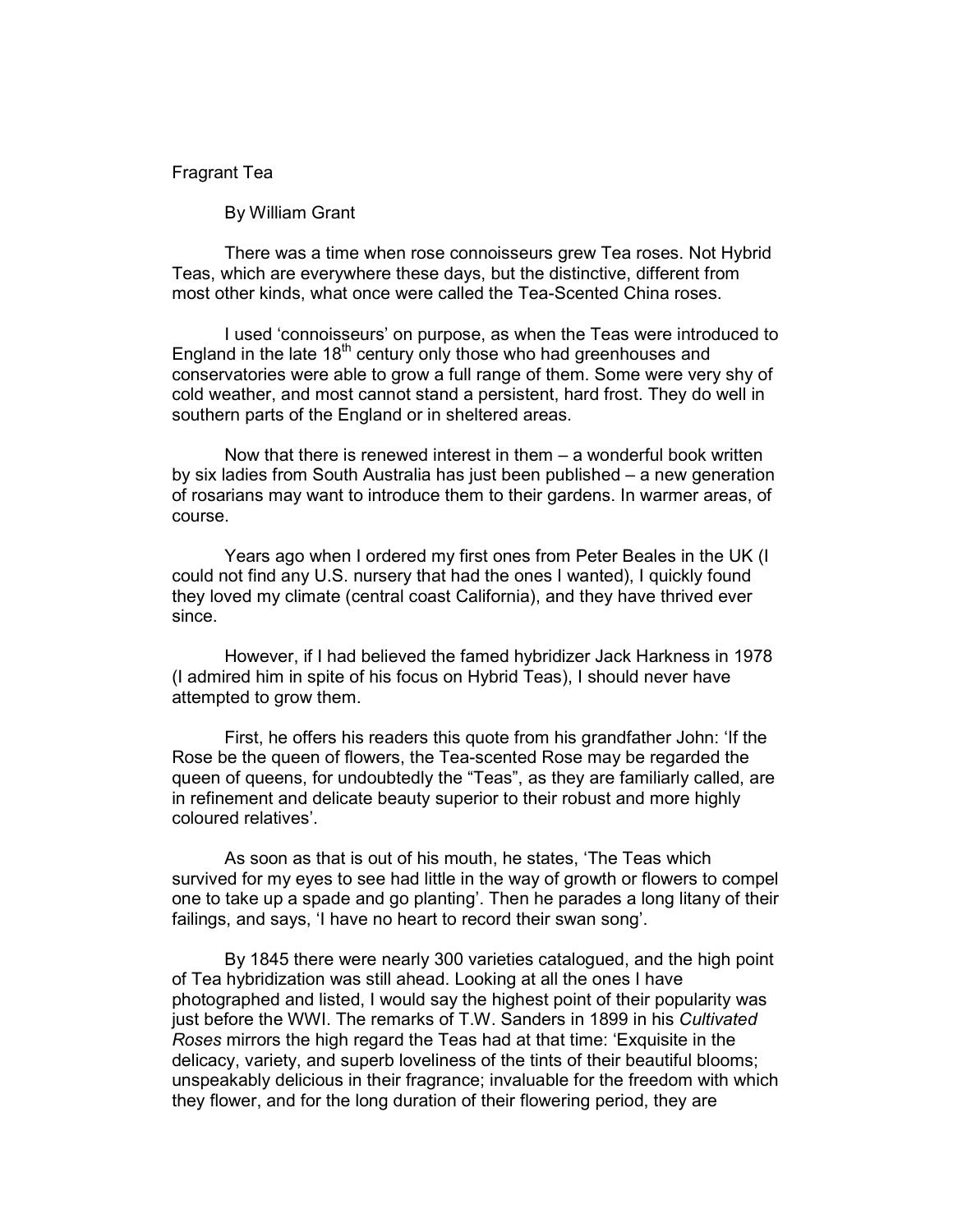unquestionably the finest class of roses we have in cultivation at the present day'.

 The Teas are still with us – some of us, some of them, in some places. And nurseryman Peter Beales still offers them – there are 57 listed in his latest catalogue, both shrub and climbing forms. Much of his sales are for overseas customers.

 What has always set them apart is their different, mixed fragrance; I have always said they smell like tea, something I drink every day. A recent article in the Daily Telegraph confirms this. 'A French team has now traced the DNA change that gives the blossoms of some roses the scent of a newly opened packet of tea'. Another difference is a set of colours that most other kinds do not have. The colour spectrum includes white and cream, pink, red, yellow, buff and apricot, deep pink or copper. In addition, they have a wide variety of flower forms: cupped, globular, imbricated, quartered, confused central knot, and many with irregular petal arrangements.

 Some gardeners do not like their nodding heads. There are lowgrowing shrubs and spectacular climbers; at least in my garden they never, never stop blooming.

 In Western Australia, where they thrive, the six authors spent ten years investigating them, growing them, and evaluating both the good and the weak. They are fondly called the Tea Bags: Lynne Chapman, Noelene Drage, Di Durston, Jenny Jones, Hillary Merrifield, and Billy West. \*

 'Descriptions are first-hand and not just a repetition of what has been said before', they say in their introduction. That is a telling remark because there has been enormous confusion over the years about their identification. In fact the ladies have a section called 'Fellow Travellers and Impostors'.

 The Teas' greatest attribute is their reblooming nature. My 'Madame de Tartas' (1859 - semi-globular form, soft rose-pink and carmine, 40-50 petals) is full of flowers as I write this during the summer. It will be blooming at Christmas. May I say that the Hybrid Teas simply do not match them in repeat bloom regardless of what the catalogues or Harkness says.

 Harkness does list the early and best ones, all of which are still available. 'Adam' from 1833, introduced by a man by that name of Rheims, attracted a lot of attention when it appeared. The ladies do not think the one grown in Australia today is the original rose! And I thought the one I had matched the description perfectly.

 Billy West states that 'Information widely accepted as factual because it came from impeccable sources turned out to be myth. We were faced with the decision to ignore the evidence our research was turning up and paper over the cracks, or to keep searching for answers and hope to find our way through these Chinese whispers'.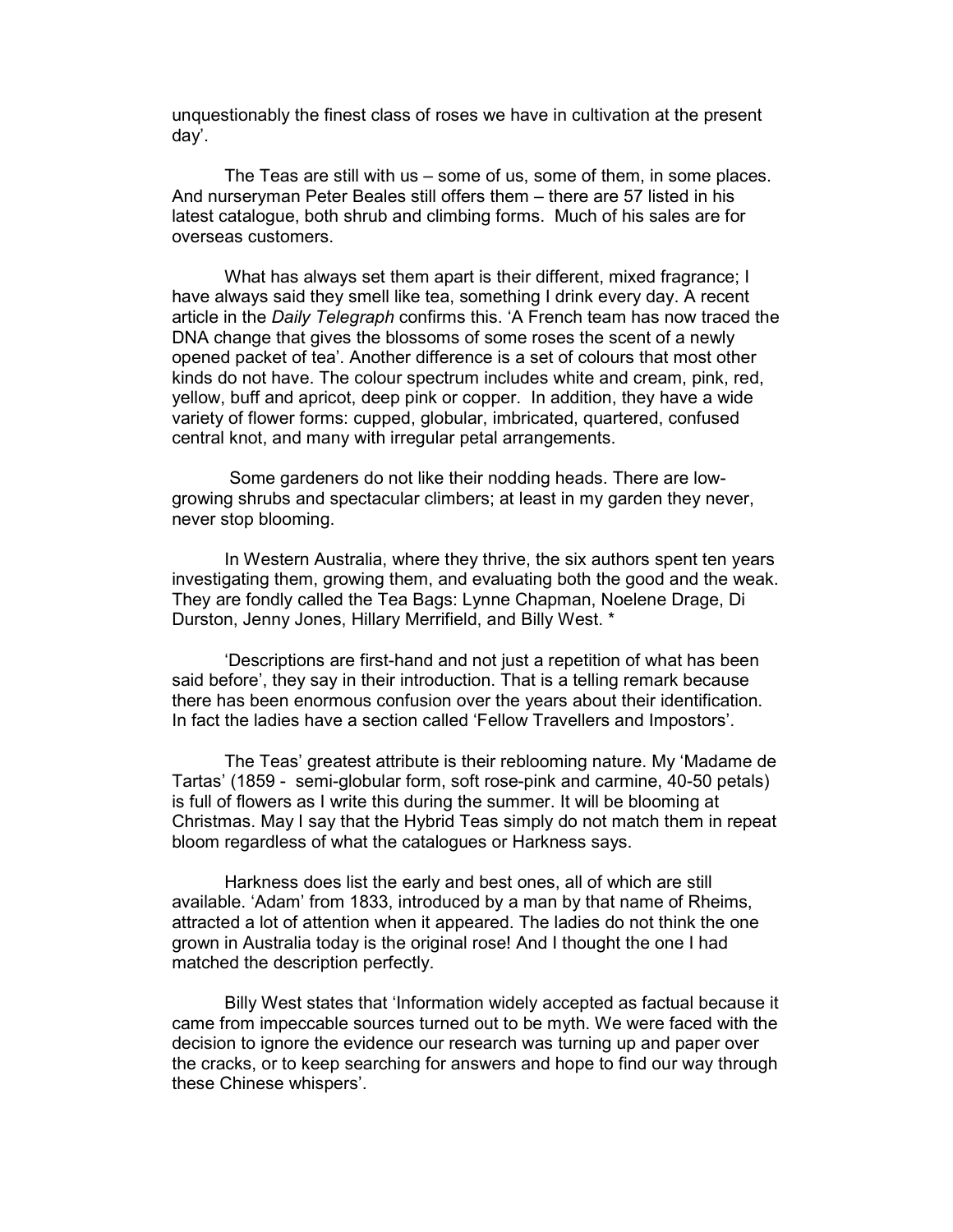Such things add to the mystery and romance of rose history. If you could eavesdrop at rose meetings and especially at international conferences you would be struck how much disagreement is expressed, but no one for a moment is really disturbed by this. During every trip to Australia I hear the same argument: 'Archiduc Joseph' (1892) is exactly the same as 'Monsieur Tillier' (1891), both from France. I grow the latter and have given up participating in the debate.

 'Devoniensis' (1841) has two forms, the shrub and the climbing sport. The latter, fully open on a warm day, produces hundreds of very fragrant, plump, urn-shaped ivory blooms, with an occasional pink blush in the centre. In the garden of my friends in Adelaide the perfume is strong three metres away.

 'Alexander Hill Gray' (1911) was named for a real rose enthusiast who moved from Scotland to Bath so he could grow Teas. It has a deep yellow center with the outer petals turning white in hot weather. It has few prickles, and its new growth is brightly red. I saw it first in Bermuda, where there is a marvelous collection of the Teas, some of them called 'mystery roses' by Peter Harkness, the brother of Jack.

 'General Schablikine' (1879) does very well in my friend Odile Masquelier's garden in Lyon and in the beautiful garden at Ninfa below Rome. (My grandfather once said that if I ever travelled I should see Naples before I died. I would revise that suggestion and replace it with Ninfa, one of the most magical gardens in the world.) It was known as an exhibition Tea for its strong canes, the full dark pink, shallow, silky blooms, which can cover the vigorous bush.

 Jack Harkness actually recommends the climbing form of 'Lady Hillingdon' (1917) because it survives frosty weather. The golden petals open to a nodding, large flower with a strong tea fragrance. At a meeting of the Heritage Roses Australia in Sydney years ago, an elderly gentlemen, when he saw the slide of it on the screen, said, in a loud voice, something that shocked a lot of the audience.

He said he had heard the remark in England, but I have been unable to find any hard evidence. The quote has made the rounds for years. Supposedly Lady Hillingdon wrote or said that when women marry and worry about the wedding night, they should simply 'close their eyes and think of England'. My friend's story was much more explicit – thus creating a stir at an otherwise solemn meeting of rosarians. And as one critic said, 'The origins are lost in the mist of English erotic history'.

 One of the largest cemeteries in the world, Rookwood, is in Sydney, where more than a million people are buried. I have found many plants of 'Lady Hillingdon' among the ocean of tombstones. Most of them were planted a half century ago by relatives of the departed.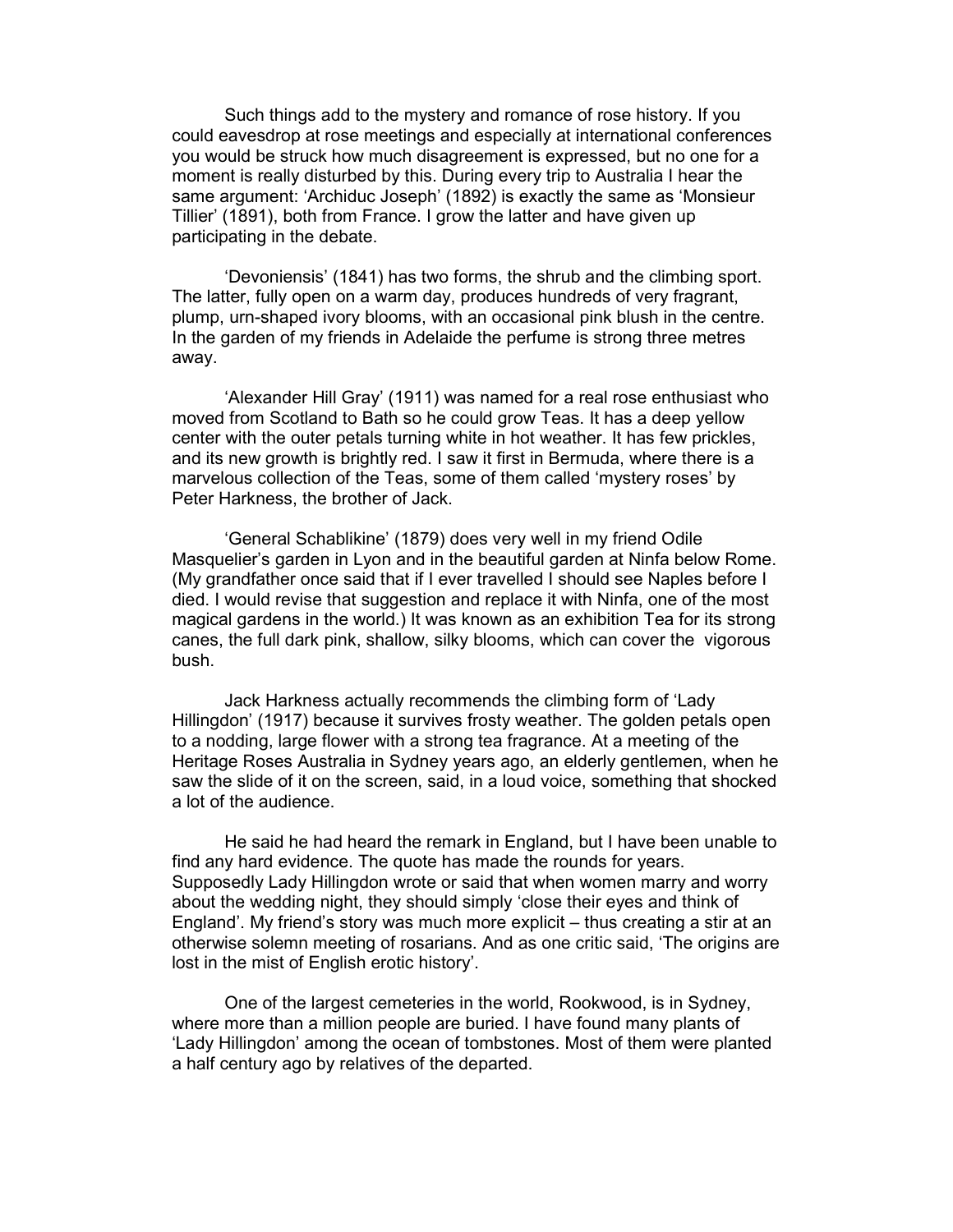One of my favourites, which has climbed up ten feet in a madrone tree, is 'Souvenir de Madame Léonie Viennot' (1897), a vigorous climber with gorgeous, new red-brown foliage. It is one of the first to bloom in our late winter and produces large, blowsy pink/yellow/pale apricot flowers.

 There are always dissenting views of the same rose not doubt caused by different soil, climate, and care. A favourite of many is 'Catherine Mermet', pale pink, large globular blooms. One writer says it is 'practically useless in the open garden' while another remarks 'a glorious flower'.

 'Hume's Blush Tea-Scented China' was named for Lady Amelia Hume. It was introduced to England in 1808 from the Fan Tee Nurseries in Canton. I would risk stating that most of the Teas are named for women, especially the long list which starts with Madame. The rules of the game in naming roses require as short a title as possible. It would no longer be acceptable to offer a rose with the name 'Mme La Princesse de Bessaraba de Brancovan' (1890).

 One of the more interesting stories about Teas is concerned with 'Mrs. B. R. Cant' (1901), a lovely, reliable, deep rose, fragrant shrub (a rare climbing form also). Benjamin Revett Cant had a most successful nursery in the 1880s and 1890s in Colchester. His nephew, Frank Cant, opened his own nursery and a rivalry lasted for years among the relatives, who finally made up in 1967 and combined forces for Cants of Colchester, which is still thriving. Alas, Benjamin died before his most famous rose was released to the world.

 While visiting a recently burned out home in nearby Santa Cruz, I saw the remains of a small tower on which a rose had been growing. I took cuttings (when no one was looking) and was able to root them. Later I learned I had a beautiful, vigourous, fragrant yellow Tea rose which actually does best in hot weather –'Etoile de Lyon' (1881).

 'Noella Nabonnand' is a spectacularly beautiful climber with velvety, crimson red, fragrant blooms. I mention it here because the Nabonnand name is so closely associated with Teas. A family firm lasted for years on the Riviera and produced a very long list of roses, many of them Teas and Noisettes that are still available today.

 While walking in the large rose garden at Tete d'Or in Lyon a few years back I noted a small, undistinguished bush marked 'Sombreuil', with a plate marked 1850 and the hybridizer's name, Robert. My rose by that name spreads itself all over the railings on my deck. I began a search for the 'real' rose which has still raged (I mean raged) as there are two look-alikes offered by American nurseries. Tete d'Or has recently taken cuttings of their rose and new plants are now in the garden. I can hardly wait to see them.

 One final example of the wide variety of colours, shapes, and origins of these roses: 'Tipsy Imperial Concubine' brought from China by the eminent rosarian, Hazel LeRougetel, after her visit there in 1981. It has a lovely, large pink, fragrant blossom, which is quite recurrent. No one hearing that title can fail to wonder why it received its name.